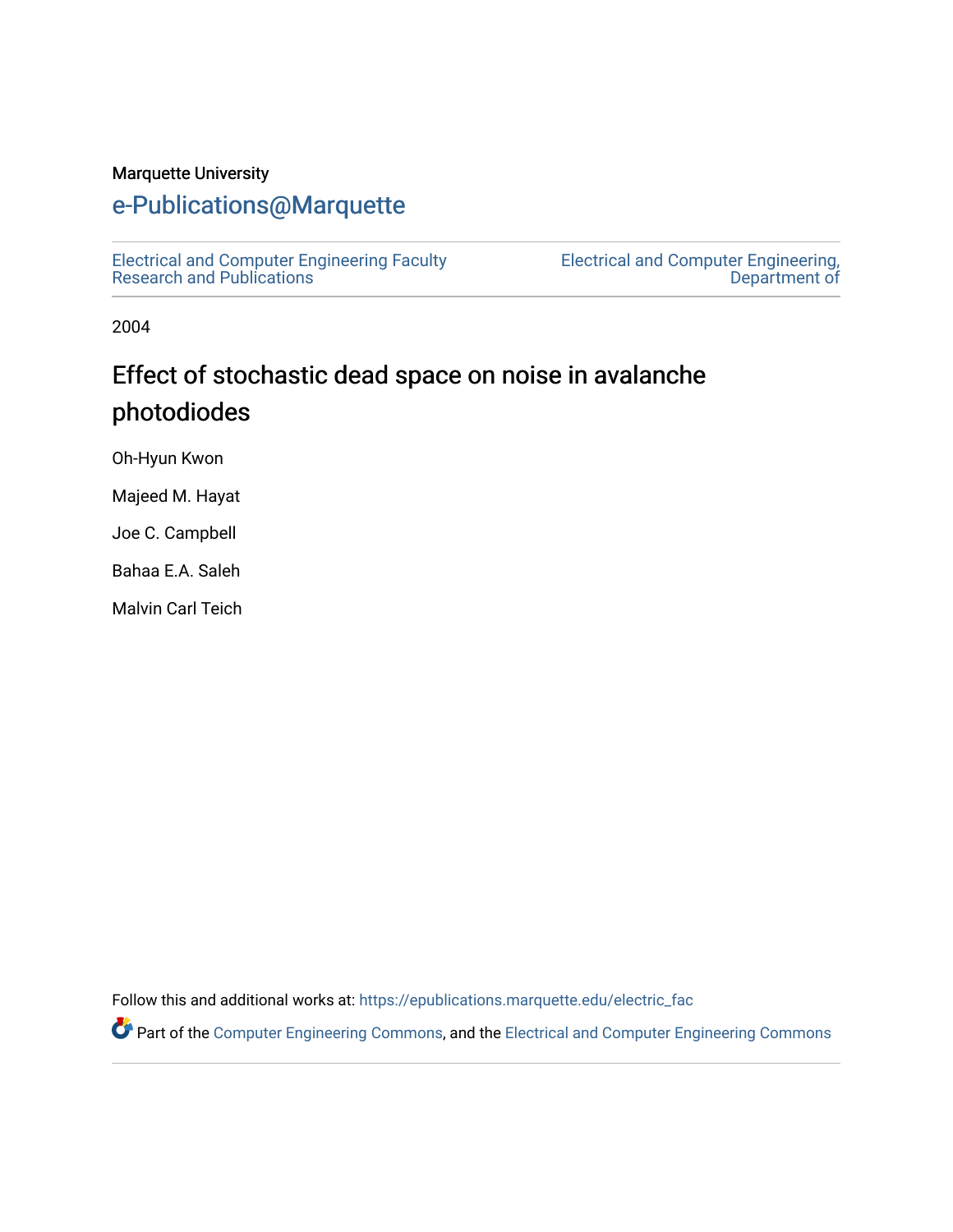### **Marquette University**

# **e-Publications@Marquette**

# *Electrical and Computer Engineering Faculty Research and Publications/College of Engineering*

*This paper is NOT THE PUBLISHED VERSION;* **but the author's final, peer-reviewed manuscript.** The published version may be accessed by following the link in the citation below.

*IEEE Transaction on Electron Devices*, Vol. 51, No. 5 (2004): 693-700[. DOI.](https://dx.doi.org/10.1109/TED.2004.825798) This article is © Institute of Electrical and Electronic Engineers (IEEE) and permission has been granted for this version to appear in [e-Publications@Marquette.](http://epublications.marquette.edu/) Institute of Electrical and Electronic Engineers (IEEE) does not grant permission for this article to be further copied/distributed or hosted elsewhere without the express permission from Institute of Electrical and Electronic Engineers (IEEE).

# Effect of stochastic dead space on noise in avalanche photodiodes

Oh-Hyun Kwon, Department of Electrical and Computer Engineering, University of New Mexico, Albuquerque, NM Majeed M. Hayat Department of Electrical and Computer Engineering, University of New Mexico, Albuquerque, NM Joe C. Campbell Department of Electrical and Computer Engineering, University of Texas at Austin, Austin, TX Bahaa E. A. Saleh Department of Electrical andComputer Engineering, Boston University, Boston, MA Malvin Carl Teich Department of Electrical andComputer Engineering, Boston University, Boston, MA

### Abstract:

A stochastic dead-space model for impact ionization is developed and used to study the effect of the soft nature of the ionization capability of carriers on the excess noise factor of avalanche photodiodes. The proposed model is based on the rationale that the gradual, or soft, transition in the probability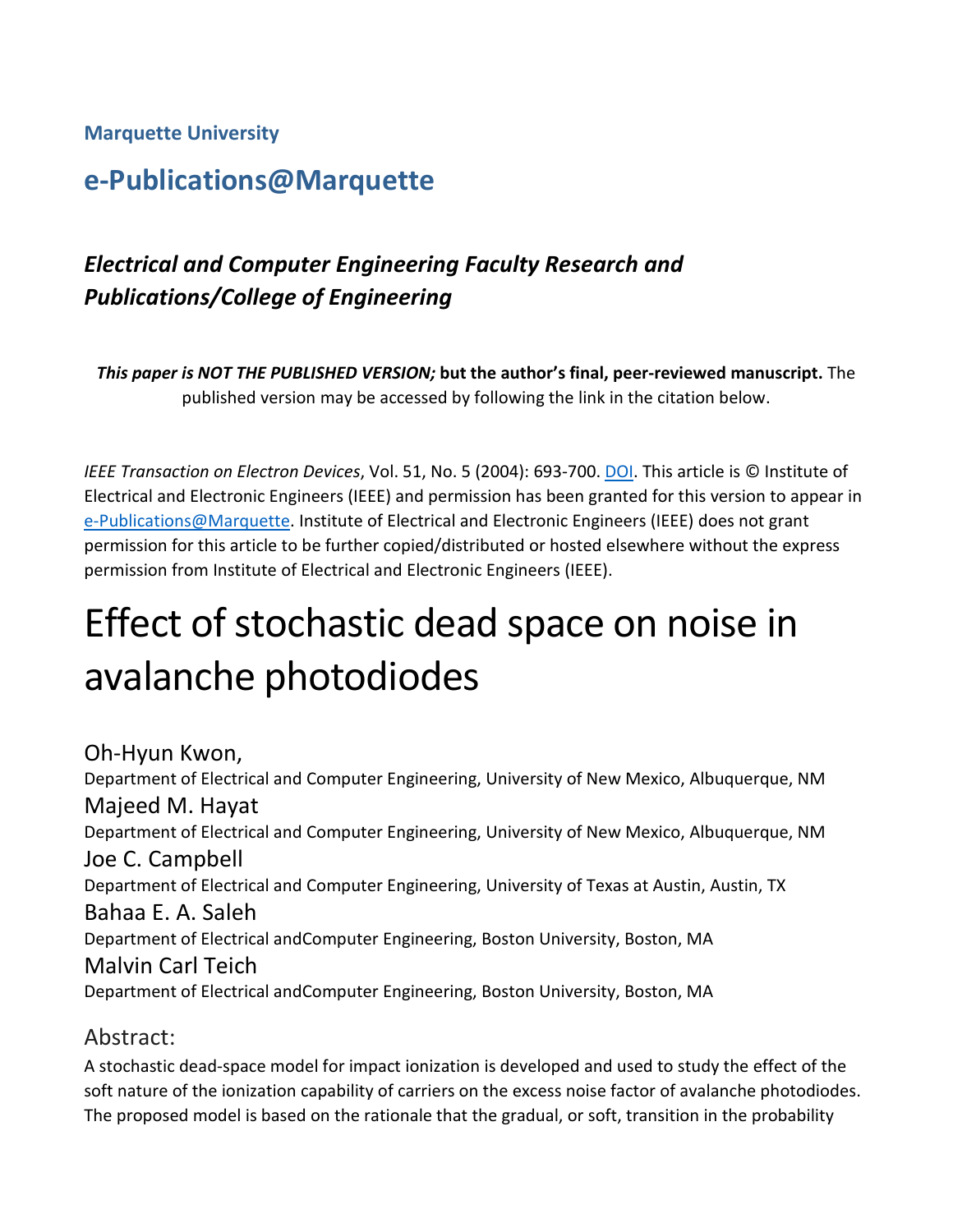density function (PDF) for the distance from birth to impact ionization can be viewed as that resulting from uncertainty in the dead space itself. The resulting soft PDF, which is parameterized by a tunable softness parameter, is used to establish the limitations of the existing hard-threshold ionization models in ultrathin multiplication layers. Calculations show that for a fixed operational gain and fixed average dead space, the excess noise factor tends to increase as a result of the softness in the PDF in very thin multiplication layers (viz, <70 nm), or equivalently, under high applied electric fields (viz., >800 kV/cm). A method is proposed for extracting the softness parameter from noise versus multiplication measurements.

## SECTION I. Introduction

IT HAS become evident in recent years that the excess noise factor in avalanche photodiodes (APDs) with thin multiplication layers (viz., <200 nm) is significantly lower than that originally anticipated by the McIntyre multiplication theory [1]. This is now known to be a result of the dead space, which is the minimum distance that a carrier must travel in order to acquire sufficient energy enabling it to impact ionize [2]–[3][4][5][6] [7]. Notably, the effect of dead space on the carrier multiplication process has been shown to become more pronounced as the thickness of the multiplication layer is reduced [2]–[3] [4]. As the device becomes thinner (while holding the mean gain fixed), dead space begins to occupy a larger fraction of the multiplication region and its effect on the excess noise factor becomes substantial.

Since the time when Spinelli and Lacaita [8] pointed out the significance of the dead-space effect in thin APDs, there have been many APDs developed whose noise characteristics could not be explained without considering the dead-space effect. Hu et al. [9] experimentally demonstrated the noise reduction in a thin multiplication region GaAs APD and attributed it to the "size effect" (i.e., deadspace effect). Later, Li et al. [2] demonstrated the significance of the dead space in thin multiplication layers (GaAa) and Ong et al. [10] used the dead-space analytical model to account for the noise reduction. Their results were also tested using Monte Carlo simulation, as reported in [3]. Subsequently, Yuan et al. [11] showed the effect using McIntyre's history-dependent theory [6]. At the same time, Saleh et al. [4], [5] explained the noise reduction of GaAs, AlGaAs, InAlAs, and InP APDs using the recurrence theory developed by Hayat et al. [12], [13]. Most recently, Beck et al. [14] and Ma et al. [15] demonstrated the noise-free HgCdTe APD and reasoned the noise characteristics with the dead-space effect [6]. Thus, the dead-space model is not only useful in near-infrared devices, but it also extends to midinfrared applications. In addition to noise analysis, the dead-space effect also applies to the speed analysis as shown by Ng et al. [16], Hambleton et al. [17], and Hayat et al. [18]. In addition, the dead-space model has evolved to demonstrate even lower than expected noise due to the socalled initial-energy effect and the heterojunction effect in bandgap engineered heterostructure APDs [19]–[20][21][22]. The dead-space model can be used to design and optimize such heterostructure APDs. Finally, recent studies have also shown that the dead space impacts the breakdown probability characteristics as a function of the reverse-bias voltage [23], [24].

A convenient and simple way to model the dead space is to assume that the density of impact ionization (i.e., the ionization coefficient) is zero before the dead space, after which it abruptly assumes a constant rate (namely, the ionization coefficient of enabled carriers that have reached an equilibrium energy distribution). With this assumption, Okuto and Crowell [25] developed a model to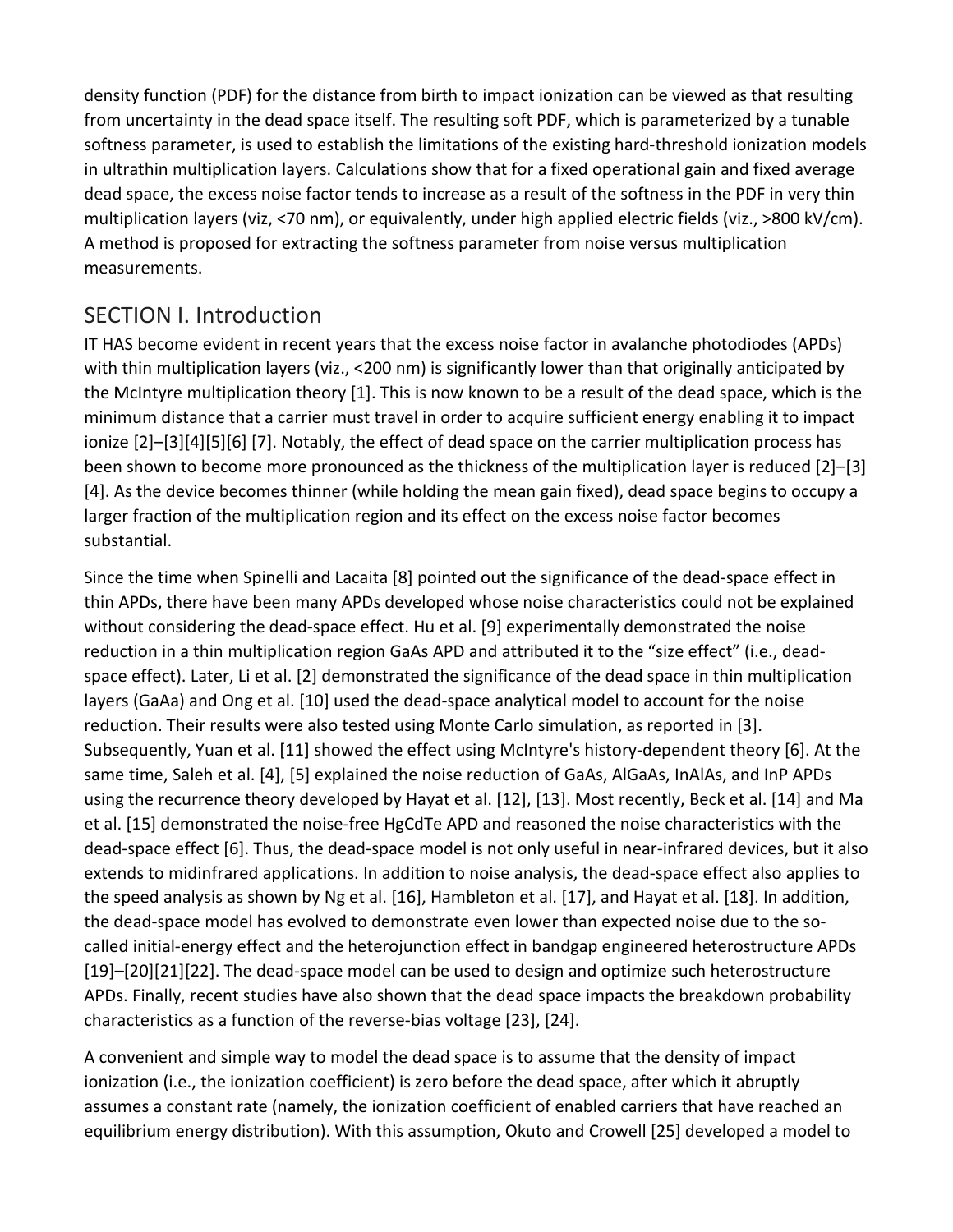calculate the mean multiplication gain. Later, Hayat et al. [12], [13], [26] developed a recursive technique that facilitated the calculation of the excess noise factor and characterized the probability distribution of the gain. We refer to this model as the hard-threshold dead-space multiplication theory (HDSMT). In fact, the HDSMT model is the spatial analog of the fixed nonparalyzable dead-timemodified Poisson process [27]–[28] [29]; the underlying Poisson character of this process is responsible for the exponential behavior of the interevent intervals for distances greater than the dead space. Using the HDSMT and its more recent variants, good agreement with experimental measurements has been observed for multiplication-region thicknesses down to 100 nm [4], [5], [21]. From a physical viewpoint, however, one would expect the ionization density to gradually increase from zero to its constant steady-state value. Indeed, Monte Carlo simulation studies [3], [30]–[31][32] have shown a smooth rise in the ionization probability density (the ionization rate) from zero to a steady-state value, which demonstrates the soft nature of the ionization ability of carriers, as discussed in more detail below.

In some physical processes, including impact ionization, the dead space is stochastic, rather than fixed (which gives rise to the variable nonparalyzable dead-time modified Poisson process [33]). The principal cause of this randomness of the dead space in impact ionization is twofold: 1) There is uncertainty in the actual energy that a carrier must accumulate in order to reach the ionization threshold. This is due to the fact that there is uncertainty in a carriers (both injected and offspring) energy prior to ionization. For example, unlike the implicitly-adopted assumption in the HDSMT, a parent carrier may not lose all of its accumulated energy upon impact ionizing but may retain some residual energy. At the same time, an offspring carrier may be generated with nonzero energy. Moreover, Sano et al. [34] pointed out that carriers are not necessarily travelling parallel to the field direction and thus, their momenta are random. Therefore, the ionization threshold energy depends on the wave vectors of initiating carriers, and this brings about uncertainty in the ionization threshold energy itself. 2) The occurrence of phonon scattering, as the carrier travels through the high-field region, also impacts the total energy that it must accumulate as it can release or absorb energy by phonon scattering. In fact, using Monte Carlo simulation Plimmer et al. [35] have observed that the softness in the ionization ability of carriers caused by phonon scattering is more significant than that caused by uncertainty in the initial energy of carriers.

In other circumstances, carriers can be gradually, rather than abruptly, enabled to impact ionize, resulting in relative-dead space model (also called a sick-space model or a soft-threshold ionization rate model), which is the spatial analog of the sick-time-modified Poisson process [36]. In particular, once a carrier has reached the ionization threshold energy, it may ionize at a rate that depends on the energy it has in excess of the ionization threshold energy. Naturally, this effect brings about softness in the ionization rate beyond the ionization threshold energy. Despite their distinct origins, both the stochastic dead-space (SDS) effect and the relative dead-space effect result in a softness in the ionization capability of carriers.

Monte Carlo studies suggest that the effect of the softness in the ionization capability becomes significant in the analysis of very thin devices (below 100 nm) and high electric fields. For example, Ong et al. [10] showed that the noise of a 50-nm device is not accurately predicted by the HDSMT. Recently, an analytical study was undertaken by Tan et al. [37] to capture the threshold softness. They proposed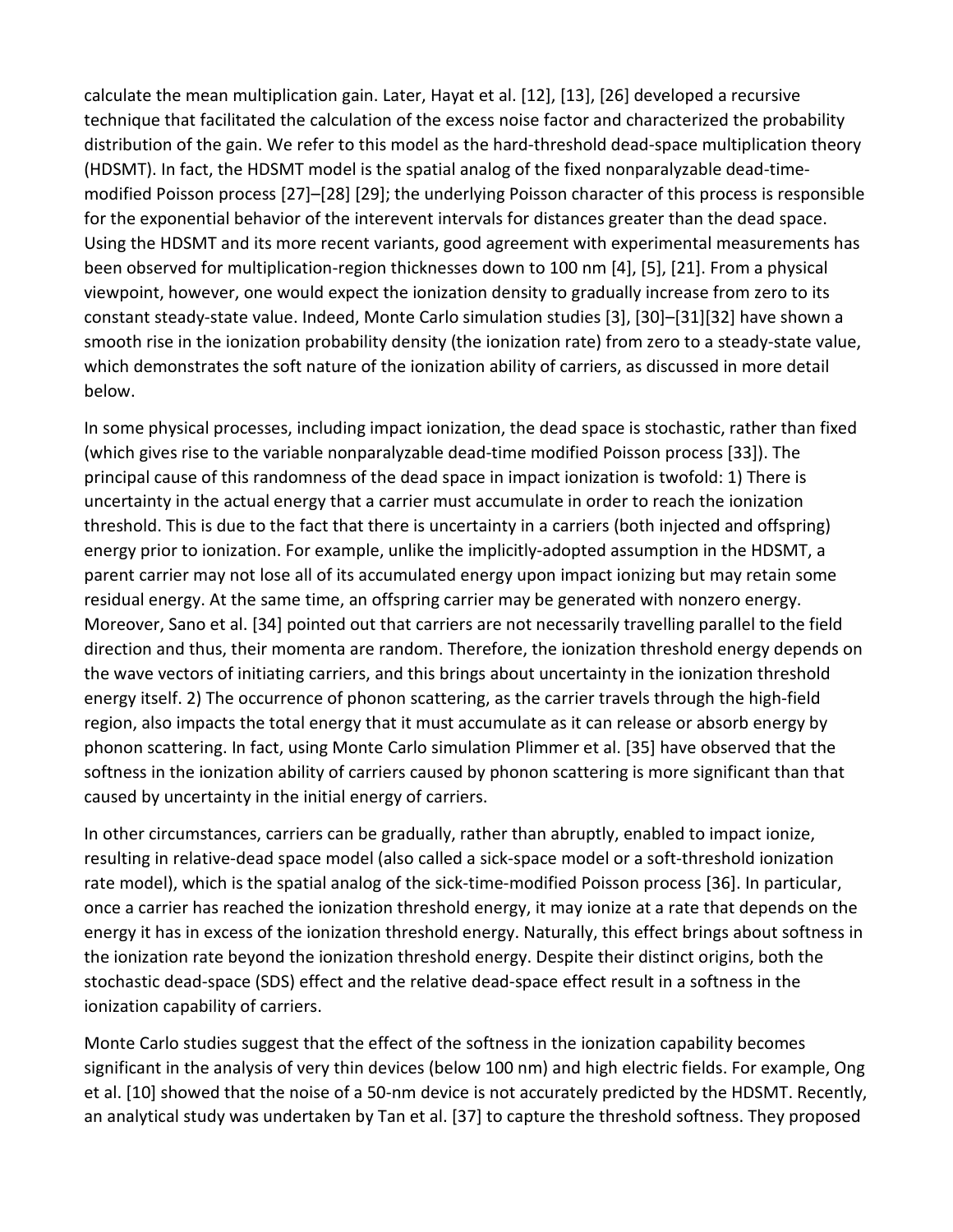a soft-threshold ionization (or a relative dead-space approach) model, which permitted the gradual increase of the ionization probability from zero to the steady-state value. Their method involved employing a shape function, taken as the indefinite integral of a Gaussian function with a width parameter *s*, which would control the smoothness of the transition of the ionization probability (a small *s* value would give a sharp transition while a large *s* value would yield a more gradual transition). Tans model was applied to a Si APD and the *s* parameter was fitted to measured excess noise data (the HDSMT model, in this case, would predict higher noise than measurement). Despite the success of Tans work in capturing the softness of the ionization capability, there are some key questions that remain unanswered. For example, as *s* increases, so does the effective dead space; thus, it is not clear whether the reduced noise suggested in Tans work is mainly a result of the softness of the ionization ability, the elongated effective dead space, or both. Intuitively, if we keep the effective dead space constant while softening the ionization ability (without changing the mean multiplication), we would expect the noise to increase, as the softness will add to the overall uncertainty of the multiplication process.

In this paper, we make use of the SDS approach to capture the softness in the ionization capability of carriers and study its effect on the excess noise factor. In particular, our intent is to perform a systematic study to show at which thicknesses the accuracy of the HDSMT model becomes questionable. We perform this by systematically introducing uncertainty in the dead space, which successfully resulted in various degrees of softness in the ionization probability. The approach is based on randomizing the dead space in the HDSMT model, which results in a soft probability density function (PDF) for the distance from the carriers birth to impact ionization. This soft PDF contains a tunable parameter governing the variability range of the dead space, which in turn, controls the degree of softness in the ionization ability of carriers. In comparison to the relative dead-space (sick-space) model, this approach obviates the need for postulating an ad hoc recovery function for the sick space while providing an adequate representation of the softness in the ionization capability of carriers.

#### SECTION II. SDS Model

As stated earlier, we will regard the dead space as a random variable, which is used, in turn, in a randomized version of the HDSMT model to obtain a PDF of the ionization distance. Consider a multiplication region extending from *x*=0 to *x*=*w*, and let *De*(*x*) denote the random dead space for an electron born at location x. Now suppose that  $\delta$  is a particular realization of the random dead space *De*(*x*). Then, conditional on *De*(*x*)=*δ* and according to the HDSMT, the PDF of the location *ξ* (measured relative to *x*=0) at which the electron impact ionizes has the shifted-exponential form given by [12], [20]

$$
0, \qquad \xi < x + \delta
$$
\n
$$
h_e(\xi|x, D_e(x) = \delta) = \left\{ \underset{\alpha(\xi) \in \text{exp}\left(-\int_{x+\delta}^{\xi} \alpha(u) du \right), \quad \xi \ge x + \delta \right\}
$$

where it is understood that *δ* is a particular realization of the random dead space. Here, *α*(*x*) is the nonlocalized ionization coefficient for the electron, that is, the ionization coefficient for electrons that

(1)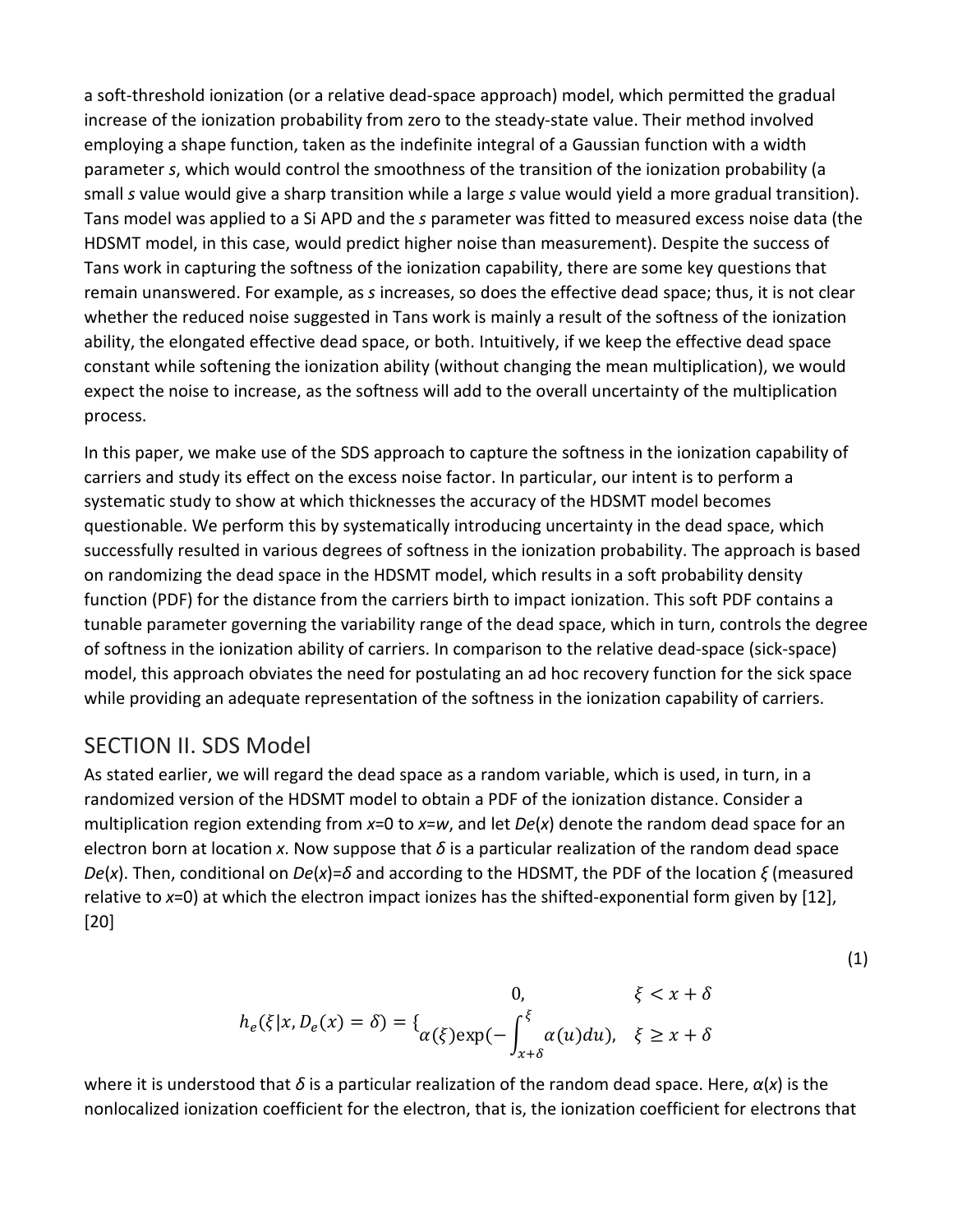have already travelled the dead space. This ionization coefficient is assumed to be position dependent through its dependence on the nonuniform electric field.

Next, we will ensemble average the above conditional PDF, given by  $(1)$ , over all possible realizations of the random dead space and obtain the unconditional PDF (with the dead-space averaged) given by

(2)

(3)

$$
h_e(\xi|x) = \mathbb{E}[h(\xi|x, D_e(x))]
$$
  
= 
$$
\int_{0}^{\xi-x} (\alpha(\xi)e^{-\int_{x+\delta}^{\xi} \alpha(u)du}) f_{D_e(x)}(\delta) d\delta
$$

where the expectation operator"E" is taken with respect to the PDF of the random dead space *De*(*x*), which is denoted in [\(2\)](https://ieeexplore.ieee.org/document/#deqn2) by *fDe*(*x*)(⋅). In the case of a spatially uniform nonlocalized ionization coefficient *α*, [\(2\)](https://ieeexplore.ieee.org/document/#deqn2) can be determined with the knowledge of the PDF of the dead space. For simplicity, if we assume that *De*(*x*) is uniformly distributed in the interval [*d*min,*d*max], then calculations yield

0, 
$$
\xi < x + d_{min}
$$
\n
$$
h_e(\xi|x) = \begin{cases} \frac{1}{\Delta d} [1 - e^{-\alpha(\xi - x - d_{min})}], & x + d_{min} \le \xi \\ \le x + d_{max} \end{cases} \text{ where } \Delta d = d_{max} - d_{min}.
$$
\n
$$
\frac{1}{\Delta d} e^{-\alpha(\xi - x)} [e^{\alpha d_{max}} - e^{\alpha d_{min}}], \quad \xi > x + d_{max}
$$

Let us now examine the key properties of the above PDF, as shown in Fig. 1. First, the PDF is zero when *ξ*<*x*+*d*min. Second, the point *ξ*=*x*+*d*min is where the PDF starts to rise and *ξ*=*x*+*d*max is the point where the PDF reaches its peak value; and third, for *ξ*>*x*+*d*max, the PDF decays exponentially at a rate *α*. Thus, we have arrived at a PDF that exhibits a soft ionization capability, where the peak value is gradually attained over a distance Δ*d* beyond a minimal-dead-space point where the PDF begins to ascend from 0. Clearly, when Δ*d*=0, in which case the dead space is deterministic, the PDF in [\(3\)](https://ieeexplore.ieee.org/document/#deqn3) collapses to the HDSMT PDF, as given by [\(1\).](https://ieeexplore.ieee.org/document/#deqn1) Note that the dead-space uncertainty Δ*d* can be interpreted as uncertainty in the energy, Δ*E*, needed to be acquired from the field in order to achieve the ionization threshold energy: Δ*E*=*q*EΔ*d*, where *q* is the electronic charge and E is the applied electric field. We call the PDF of the form shown in Fig. 1 a *soft* PDF, and parameter Δ*E* is termed the *softness parameter*, as it controls the softness in the transition from zero to the peak value of the soft PDF. It is important to point out that the choice of a uniform distribution for the dead space ultimately affects the shape of the soft PDF, and in particular, it is responsible for its sharp peak at the designated ionization distance. Conceivably, we would expect that if a more realistic distribution is used, the sharpness of the peak will be reduced yielding a theoretical PDF which better resembles that obtained from Monte Carlo simulations [10], [35]. The choice of a uniform distribution, in this case, resulted from our insufficient analytical knowledge of the true distribution of the dead space. This distribution, nonetheless, captures the dead-space randomness using a minimum number of unknown parameters (namely, Δ*E*).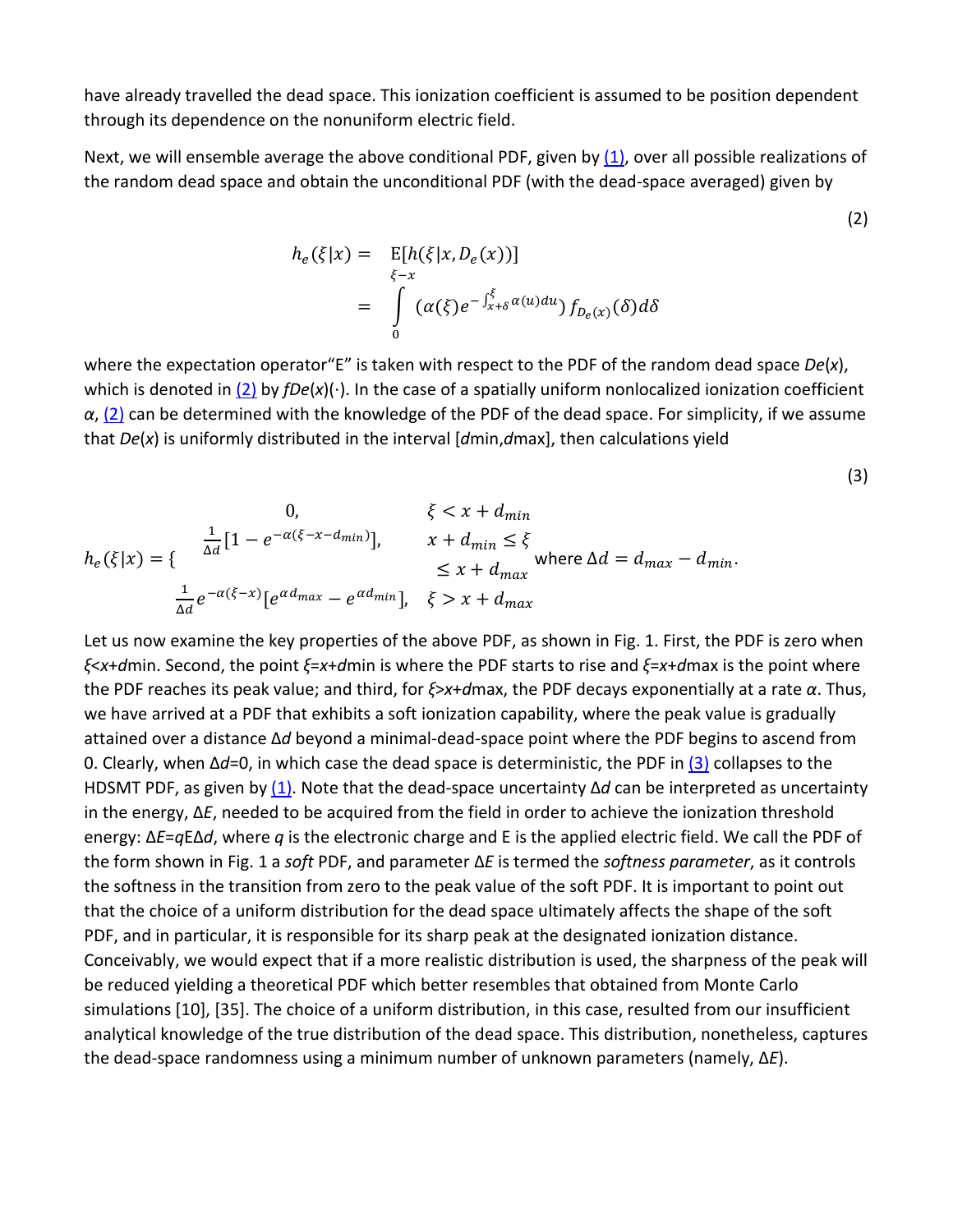

**Fig. 1.** Soft probability density function of the ionization distance. The average dead space is assumed fixed and the softness parameter Δ*E*1 is varied. The arrows indicate the degree of softness introduced in the PDF as a result of Δ*E*1=1.2 eV.

In the next section we will use the average distance between ionization events, ⟨*l*⟩, in the calculation of the ionization rates to be used in conjunction with the soft PDF  $(3)$ . The average interionization distance is

$$
\langle l \rangle = \int_{0}^{\infty} (\xi - x) h(\xi | x) d\xi
$$

and in the case of a uniform electric field, ⟨*l*⟩ turns out to be

$$
\langle l \rangle = \alpha^{-1} + \langle D_e \rangle
$$
  
=  $\alpha^{-1} + \frac{(d_{max} + d_{min})}{2}$ .

With the soft PDF  $(3)$  at hand, we proceed to study the effect of the stochastic dead space on the excess noise factor in thin APDs.

(4)

(5)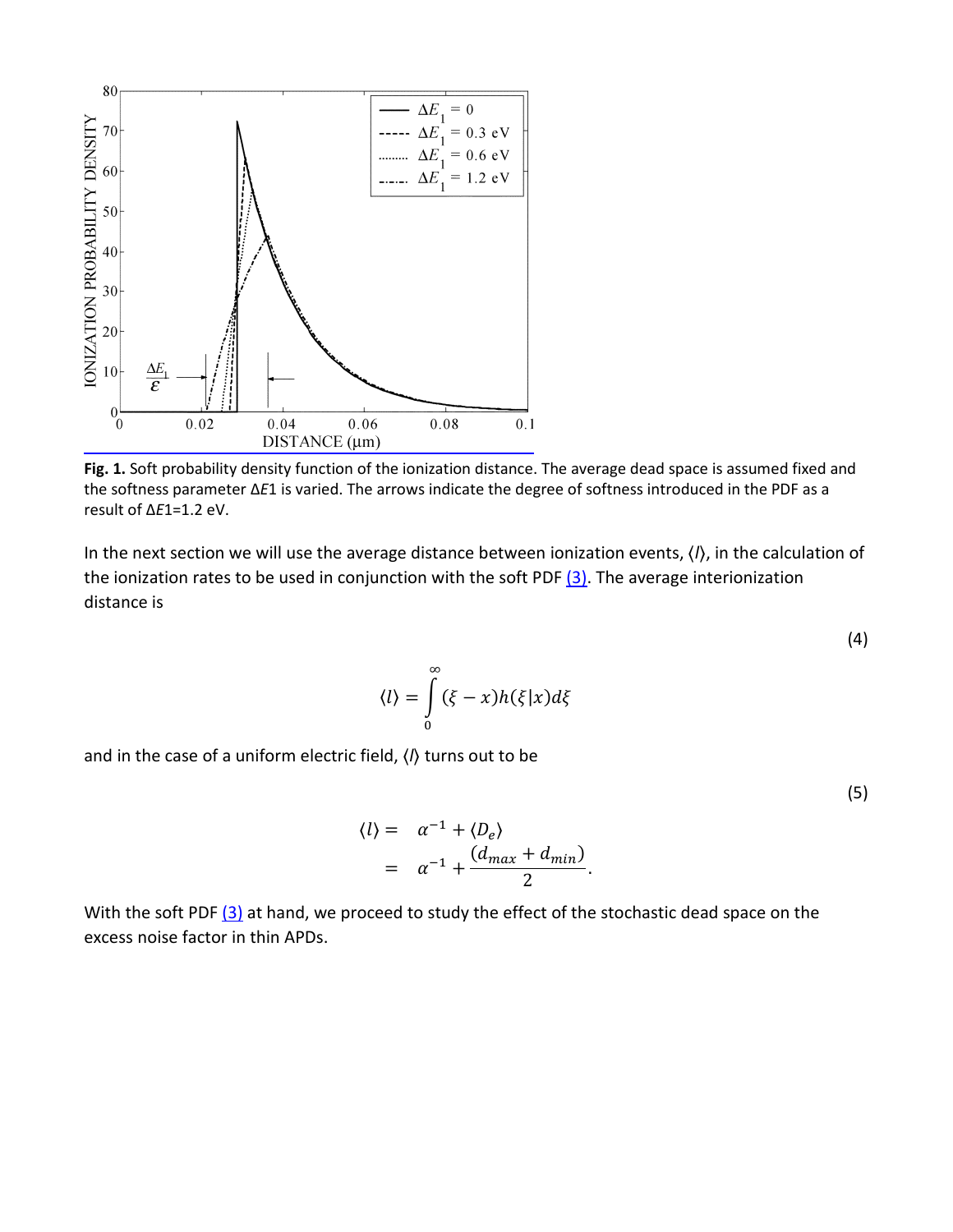#### SECTION III. Results and Discussion



**Fig. 2.** Predicted excess noise factor *F* versus the mean gain ⟨*G*⟩ for a 100-nm GaAs APD using the SDS model. The parameter Δ*E*1 is varied while the average dead space is held fixed.

The impact of the SDS model on the excess noise factor can be studied by observing the effect of varying the softness parameter in the soft PDF while fixing the average dead space. This observation aims to characterize the sensitivity of the recursive technique for computing the excess noise factor [26] to the stochastic nature of the dead space (viz., the dead-space range Δ*d*, or equivalently Δ*E*). In particular, we will establish range of the multiplication-region width over which incorporating the stochastic dead space would be important. Then, we will conform the SDS model to a physical setting where we fix the minimum dead space (corresponding to a minimal theoretical ionization threshold) and introduce an appropriate range for the dead-space uncertainty. This would provide a method for extracting the softness parameter from the APDs noise-versus-gain data in a realistic setting for which the dead space is assumed to be random in an unknown range but with a known lower bound.

#### A. Sensitivity of the Excess Noise Factor to Dead Space Uncertainty

Here, we keep the average dead space in the SDS model fixed and gradually vary the uncertainty Δ*d* about it through varying Δ*E*. This will restrict our attention to the effect of the dead-space uncertainty without altering the average length of the dead space. We use the average dead spaces,  $\langle De \rangle = d^-e$  and ⟨*Dh*⟩=*d*¯*h*, which are computed from the effective ionization threshold energies of 2.3 eV for electrons and 2.1 eV for holes, as reported in [10]. We used the Monte Carlo simulation results reported in [10] to obtain the effective ionization coefficients *αMC* and *βMC*, for the electrons and holes, respectively. Since the average ionization length is simply the reciprocal of the ionization coefficients obtained from the Monte Carlo simulation, we set ⟨*le*⟩=*α*−1*MC* and ⟨*lh*⟩=*β*−1*MC* and find the nonlocalized ionization coefficients *α* and *β* which are to be used in the SDS model given in [\(3\).](https://ieeexplore.ieee.org/document/#deqn3) This technique for finding the nonlocalized coefficients was first introduced (to the best of our knowledge) by Spinelli and Lacaita [8] and yields the following simple formulas: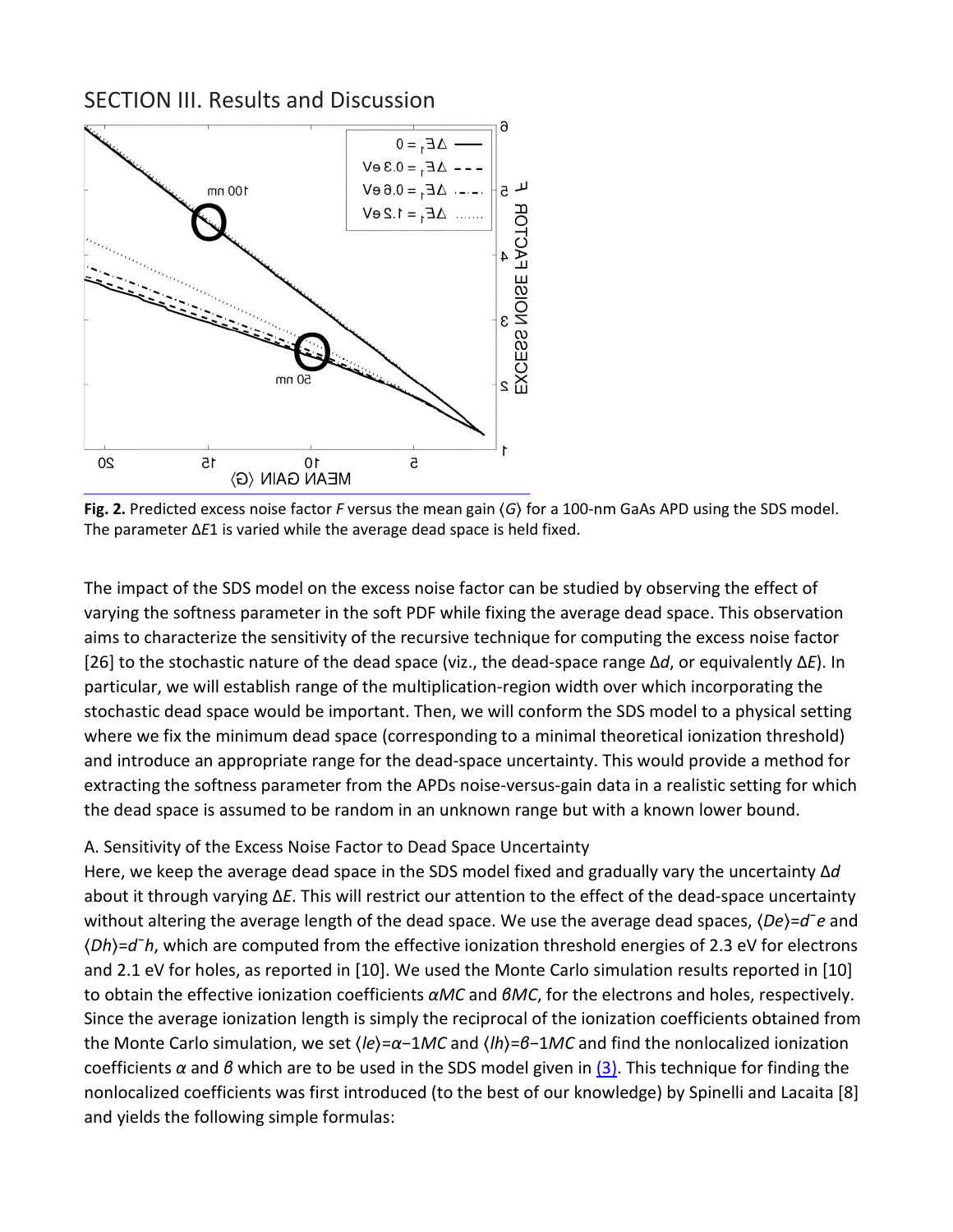$$
\quad \text{and} \quad
$$

$$
\beta^{-1} = \beta_{MC}^{-1} - \overline{d_h}.\tag{7}
$$

View Source The soft PDFs of the impact ionization distance computed using [\(3\)](https://ieeexplore.ieee.org/document/#deqn3) with *x*=0 and an applied electric field of 800 kV/cm are shown in Fig. 1 for Δ*E*1=0, 0.3, 0.6, and 1.2 eV. (The subscript in Δ*E*1 is used to distinguish the case of variation about the mean from the case of variation Δ*E*2 beyond the minimal ionization energy, which will be considered in Section III-B.)

 $\alpha^{-1} = \alpha_{MC}^{-1} - d_e$ 

Estimates of the excess noise factor are shown in Fig. 2, which were generated using Hayat's recursive technique [26]. It is seen from the figure that the noise characteristics for a 100-nm GaAs APD is nearly insensitive to variation in the softness parameter Δ*E*1. The result indicates that for this multiplicationregion width, the added softness does not affect the noise characteristics as long as the mean dead space is held fixed. In contrast, for a 50-nm multiplication region, the excess noise increases substantially as the softness is introduced. (In fact, this effect starts to become significant when the width begins to drop below 70 nm). This is in agreement with our intuition in that the stochastic nature of the dead space brings about an additional source of randomness in the avalanche multiplication process (which tends to de-emphasize the localization brought about by the dead-space phenomenon), which, in turn, would degrade the noise characteristics. We also studied significance of the degree of softness by computing the excess noise factor as a function of the multiplication region width for two cases corresponding to the hard-threshold dead-space case (i.e., Δ*E*1=0), which is used as a reference, and a maximal SDS case (corresponding to Δ*E*1=1.2 eV). The gain was held constant at 20. We found that the stochastic dead space did not significantly alter the noise prediction of a 100-nm APD (a mere 1% increase). In contrast, the noise estimate increased by more than 5% for a 70-nm APD and by approximately 18% for a 50-nm APD. Indeed, this agrees with our expectation since as the thickness of the multiplication region decreases, the uncertainty in the dead space occupies a larger fraction of the multiplication region and its impact on the excess noise factor becomes more significant. The results here are also in qualitative agreement with the Monte Carlo studies reported by Ong et al. [10], which concluded that the noise of the softness-threshold model is greater than the noise of the hardthreshold model for thin devices.

(6)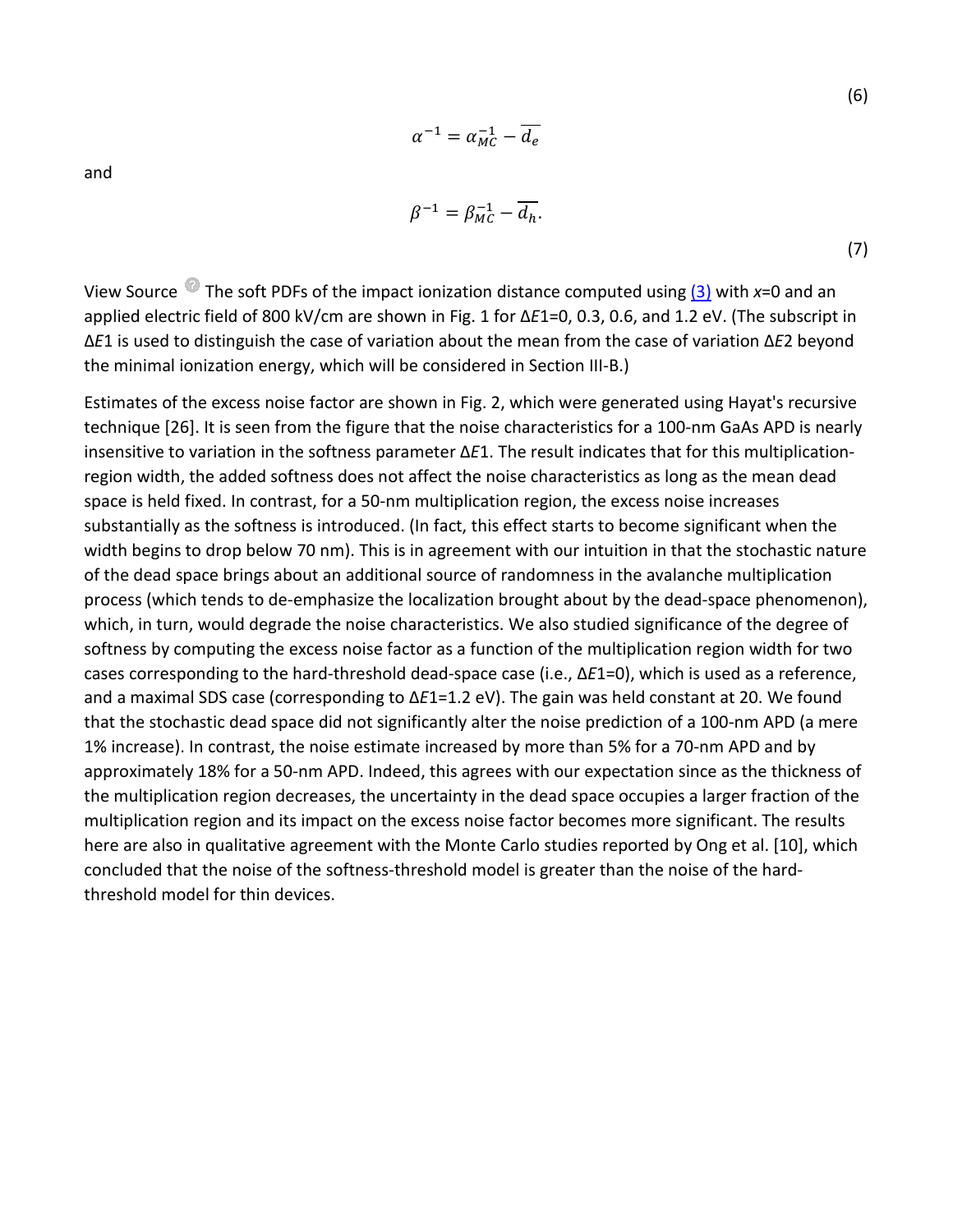

**Fig. 3.** Soft probability density function of the ionization distance assuming a fixed minimum dead space while the softness parameter Δ*E*2 is varied. Note that in contrast to Fig. 1, the average dead space increases as Δ*E*2 increases. The arrow indicates the degree of softness introduced in the PDF as a result of Δ*E*2=1.2 eV. Note the dead space is elongated by Δ*E*2/2*q*E beyond the minimum dead space.

#### B. Application to Experimental Data

Next, we employ the form of the SDS PDF [\(3\)](https://ieeexplore.ieee.org/document/#deqn3) but set the minimum dead space *d*min according to the minimum possible theoretical threshold energy, *E*th,min. The minimum dead spaces, *d*e,min and *d*h,min, for electrons and for holes, respectively, are obtained from the minimum ionization threshold energies, which are 1.7 eV for electrons and 1.4 eV for holes [38]. We then select the softness parameter Δ*E*2 that yields a good match with experimental results. Clearly, introducing variability in the dead space, beyond the minimum dead space, will elongate the average dead space. Thus, in this setting we introduce the precise dead-space variability, beyond a physically minimum dead space, that would render the correct excess-noise prediction. As before, the nonlocalized ionization coefficients, *α* and *β*, for the soft PDF can be found by equating the average ionization distance to the reciprocal of the effective ionization coefficients obtained by Monte Carlo simulation [10]. This yields the following formulas:

$$
\alpha^{-1} = \alpha_{MC}^{-1} - \left(d_{\mathrm{e},min} + \frac{\Delta d}{2}\right)
$$

and

$$
\beta^{-1} = \beta_{MC}^{-1} - \left(d_{\text{h},min} + \frac{\Delta d}{2}\right).
$$

(8)

(9)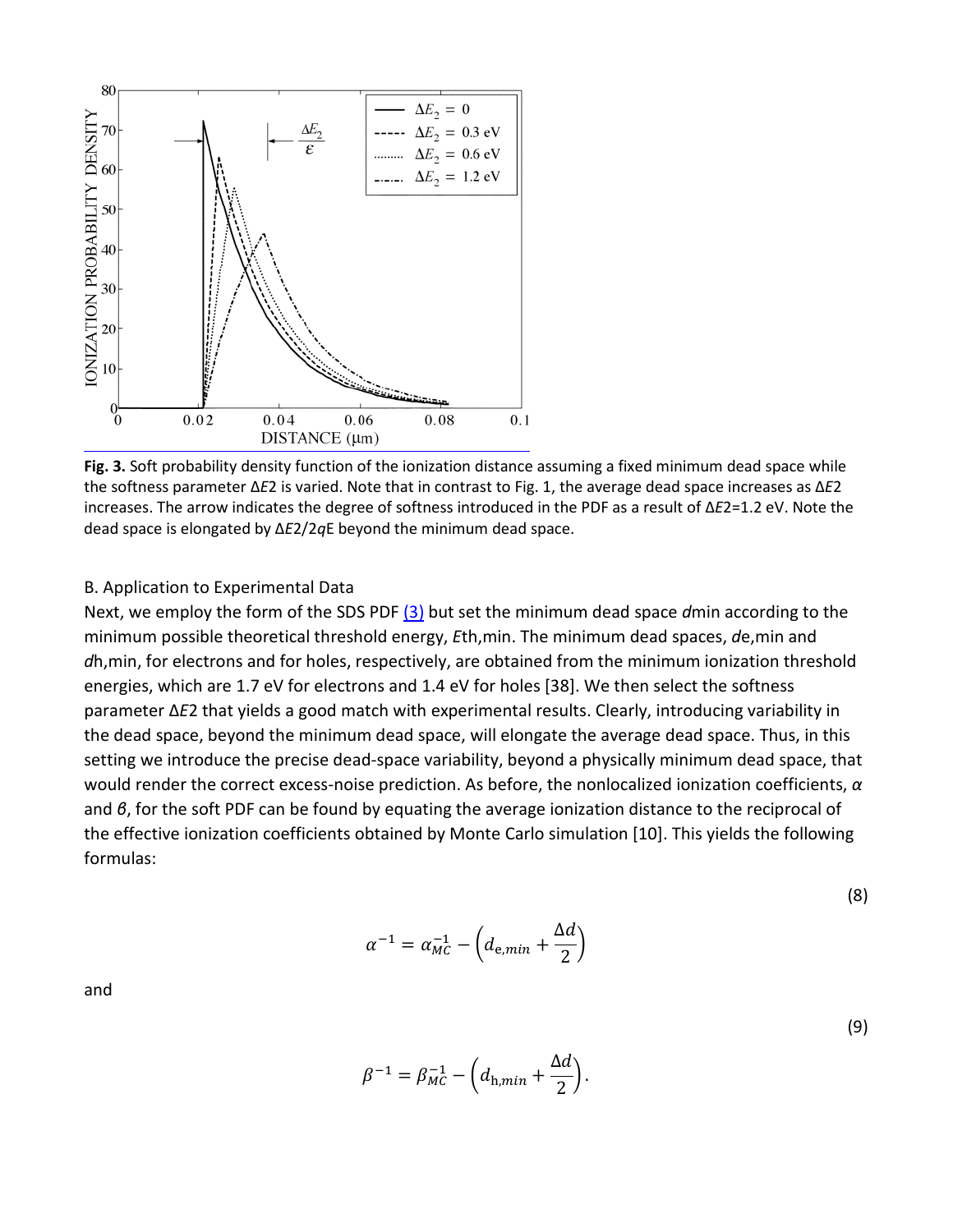Thus, for every degree of softness in the dead space, there is a corresponding nonlocalized SDS ionization coefficient.

The PDF of the impact ionization distance for electrons is shown in Fig. 3. We emphasize that the ionization thresholds here are different from that shown earlier in Fig. 1. (Here, each ionization threshold corresponds to *E*th=*E*th,min+Δ*E*2/2, where the softness parameter Δ*E*2 is allowed to vary, whereas in Fig. 1, *E*th is fixed at the effective ionization threshold energy provided by [5].) As Δ*E*2 increases, the location where the PDF reaches its maximum moves away from the minimal dead space, representing the increase of the softness as well as the mean dead space. These PDFs are used, in turn, to compute the excess noise factor according to the recursive technique [26]. Generally, our computations show that the excess noise factor is reduced as Δ*E*2 increases, as shown in Fig. 4. This is primarily due to the fact that when the softness is introduced, the average dead space is also extended, which tends to reduce the excess noise factor and dominate the opposite noise increase accompanying the increase in the softness parameter (the effect that was demonstrated in Section III-A). Thus, the excess noise factor is reduced overall. This observation is similar in nature to that obtained by Tan et al. in which a soft-threshold model (relative dead space model) was employed [37]. Note that Δ*E*2=1.2 eV produces an equivalent soft-threshold PDF (and thus identical noise characteristics) to that corresponding to the case Δ*E*1=1.2 (shown in Figs. 1 and 2).



**Fig. 4.** Predicted excess noise factor, *F*, versus the mean gain, ⟨*G*⟩, of a 100-nm GaAs APD. The curves are parameterized by the softness parameter Δ*E*2 but the minimum dead space is fixed at a minimum value of *E*th,min/2*q*E.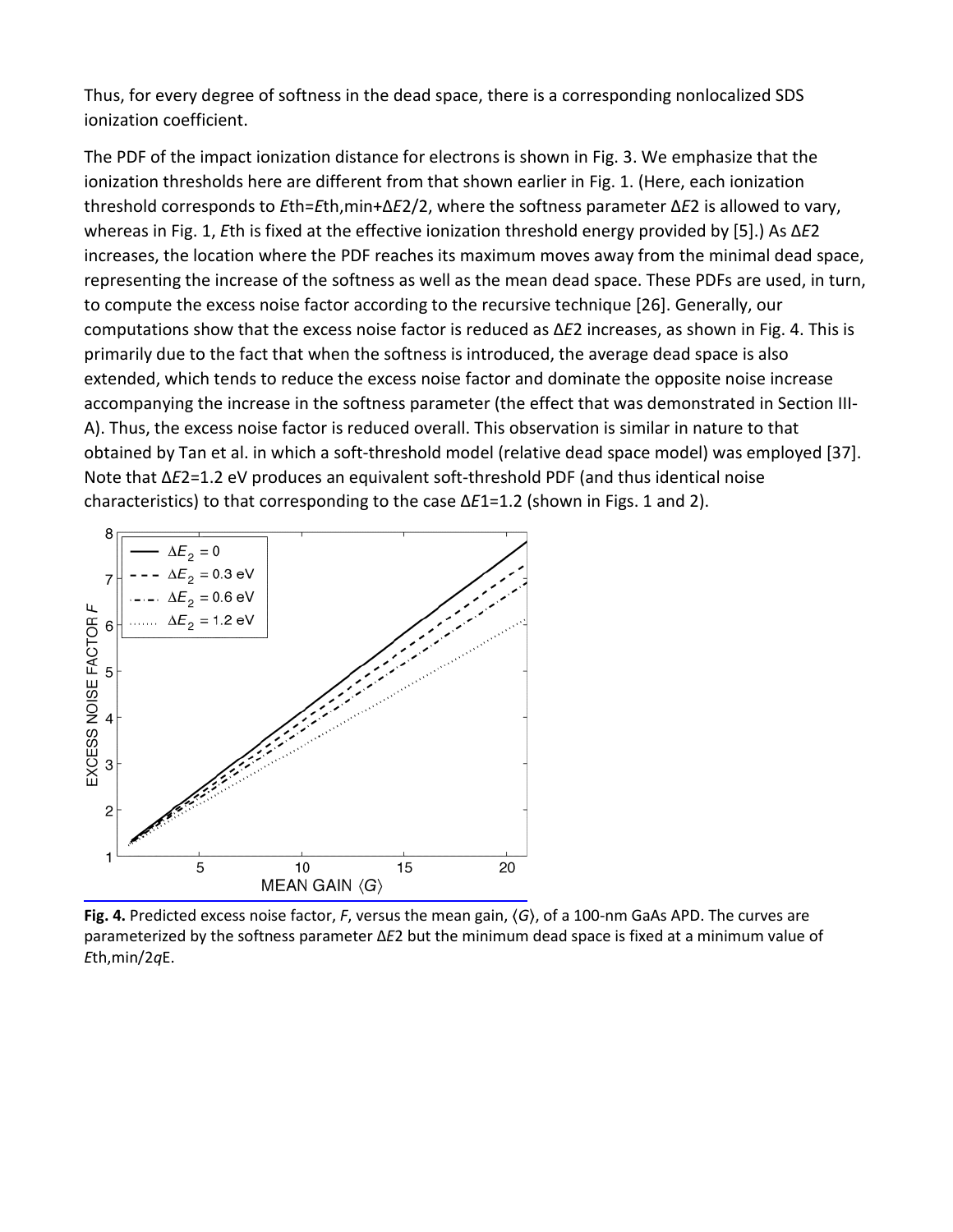

**Fig. 5.** Comparisons between the experimental measurements of the excess noise factor *F* (obtained from Yuan et al. [7]) and the corresponding predictions of the SDS model. In the SDS model, the parameter Δ*E*2 (or *ρ*) is selected so that the computed noise-versus-gain predictions best fit the data. For comparison, the thin solid curves represent the HDSMT predictions of the excess noise factor for each device.

The fitting of the SDS model to experimental data is considered next.

#### *1. Extraction of the Softness Parameter*

We will investigate the values of Δ*E*2 that show good agreement with the experimental noise-versusgain measurements. Also, to have a better feel for the relative significance of the fitted Δ*E*2 and its dependence on the multiplication-region width, we introduce the field-independent, normalized deadspace variability parameter, *ρ*, defined as

$$
\rho = \frac{\Delta d}{\overline{d}} = \frac{\Delta d}{d_{min} + \frac{1}{2}\Delta d} = \frac{\Delta E_2}{E_{th,min} + \frac{1}{2}\Delta E_2}.
$$

(10)

The results are shown in Fig. 5 for 100-, 200-, and 500-nm GaAs APDs. In these computations, the minimum ionization threshold energies of 1.7 eV for electrons and 1.4 eV for holes are applied according to [38]. For the 100-nm GaAs APD, the SDS model with Δ*E*2=0.8 eV (*ρ*=0.32) shows good agreement with experiment. For the 200-nm GaAs APD, Δ*E*2=0.6 eV (*ρ*=0.26) is required, and for the 500-nm GaAs APD, Δ*E*2=0.1 eV (*ρ*=0.056). Thus, our calculations indicate that the required relative variability in the dead space, represented by the steady increase in the *ρ* parameter as the width decreases, becomes more significant as the applied electric field increases, which is consistent with the results of Monte Carlo simulations [3], [10], [31]. Although we were able to empirically estimate the softness parameter from data fitting, no theoretical expression is available at the present time which would estimate its magnitude for a specific material as a function of the applied electric field.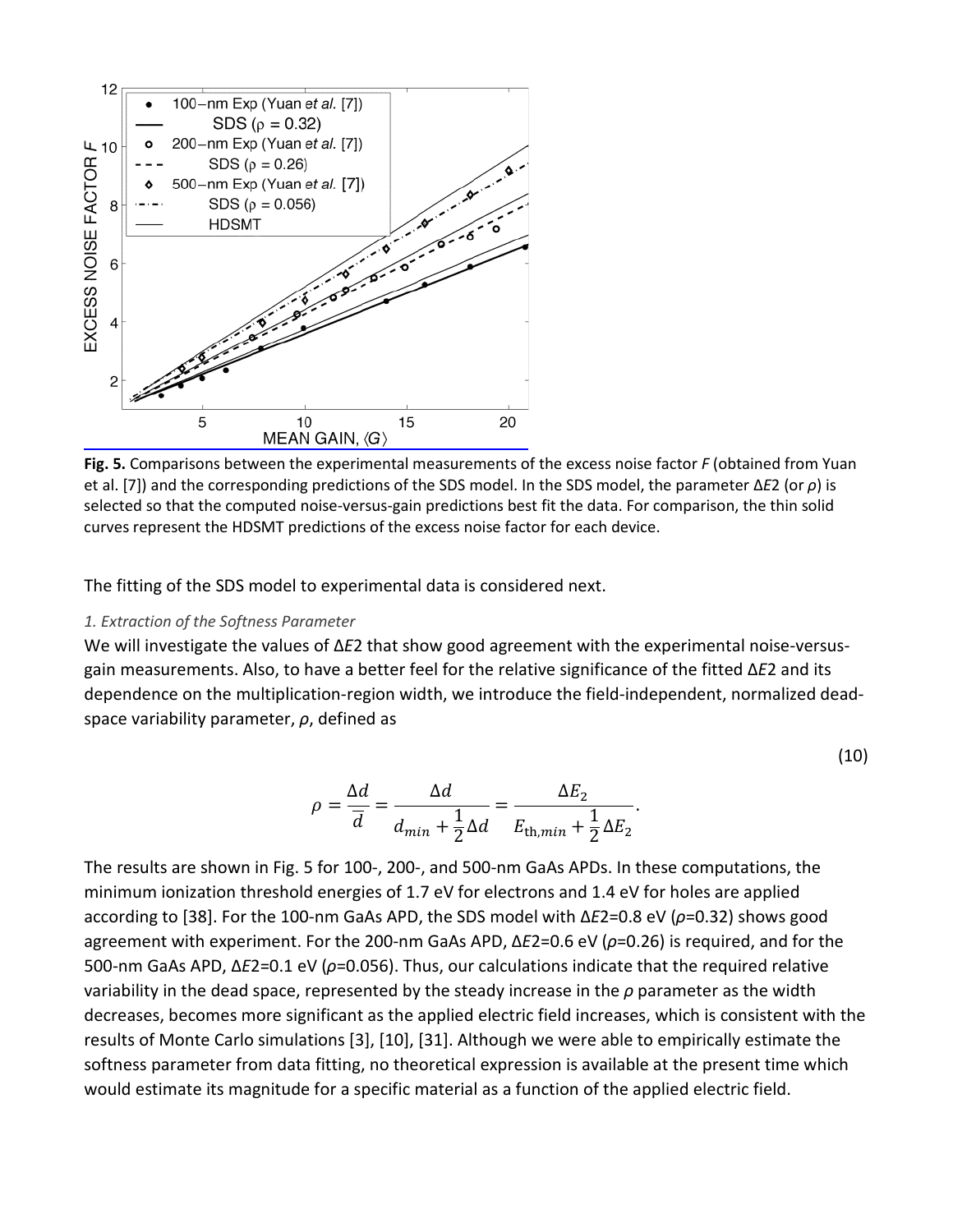For comparison, the thin curves in Fig. 5 represent the noise predictions using the HDSMT. It should be noted that the parameters of the HDSMT model reported in [5] (the effective ionization thresholds, in particular) are obtained by fitting the HDSMT model to noise-versus-gain data. Thus, the HDSMT effectively incorporates the dead-space softness by generating an effective average dead space (corresponding to the effective, or dead-space inclusive, ionization threshold energies). This is why the HDSMT models work reasonably well as long as the multiplication-region width falls within the range of devices whose data were used in generating the HDSMT model parameters. However, its accuracy is questionable when the multiplication-region width is further lowered primarily because it does not explicitly capture the ionization-capability softness phenomena and the fact that the thinnest APD used in its model parameter fitting had a 100-nm multiplication region [4], [5]. The SDS model, on the other hand, has a tunable parameter Δ*E* that allows capturing the softness in the ionization capability, thus naturally providing an improved estimate of the noise at the slight expense of model complexity.

## SECTION IV. Conclusion

We have examined the noise–gain characteristics of an APD in which the impact ionization is characterized by a soft PDF, with variable softness. This PDF is obtained using a model in which the dead space is taken to be random. The outcome is a gradual transition of the ionization PDF from zero to a peak value followed by an exponential tail. The tail is associated with an ionization coefficient for enabled carriers, i.e., carriers that have reached an equilibrium energy distribution in the electric field and scattering environment. In effect, therefore, this paper studies the effect of different PDF shapes on the excess noise factor versus gain characteristics of APDs. Though the shape of the PDF is significant in the calculations, the physical origin of the shape is not. The calculations which we carried out make use of a doubly stochastic approach, i.e., a fixed dead space model in which there is an underlying stochasticity of the dead space itself. The result is a soft PDF. Were the same soft PDF profile generated by different underlying physics, resulting from an alternative stochastic phenomenon, the recurrence model would nonetheless remain unchanged and identical performance would obtain.

Our calculations of the noise show that if the average dead space is held fixed, the uncertainty in the dead space does not significantly alter the excess noise predictions unless the multiplication region width is ultrathin (viz., <70 nm). Thus, for APDs with multiplication-region widths as low as 100 nm, the commonly used hard-threshold dead space models provide adequate accuracy since incorporating the stochastic dead space does not change the predictions significantly.

In ultra-thin APDs, on the other hand, the softness of the dead space tends to increase the excess noise factor as the dead space uncertainty counteracts the orderliness that the hard-threshold dead space normally brings about. We have also developed a method for extracting the softness parameter based on noise versus gain data to illustrate the behavior of the noise characteristics as the softness is introduced. The method relies on setting the minimal dead space and selecting the dead space uncertainty range that generates the correct noise prediction. It was found that the dead-space uncertainty, normalized by the average dead space, increases as the devices become thinner, which would result in a more significant impact on the noise. That is, the model confirms that the phenomenon of the soft ionization capability becomes significant only at high fields.[15]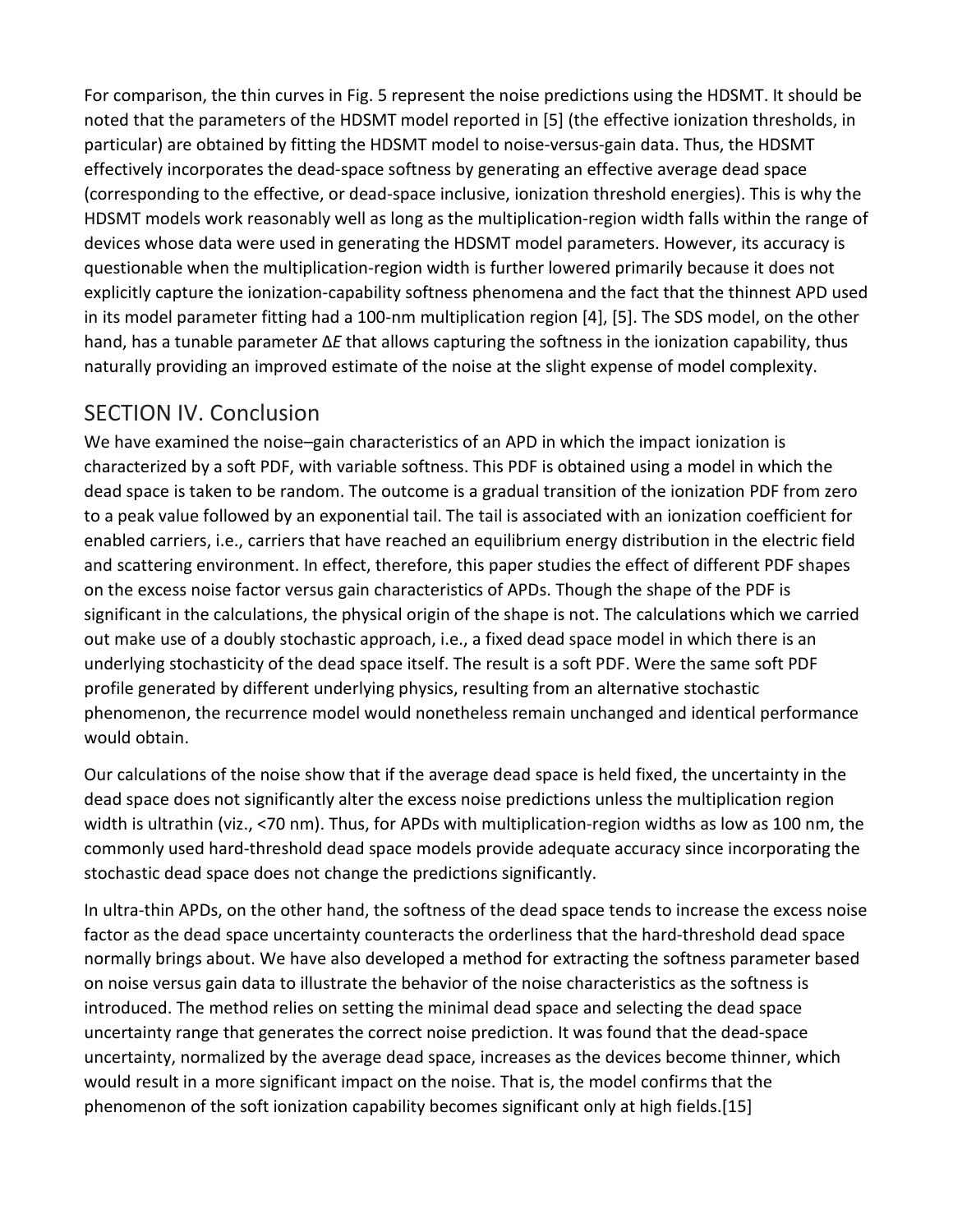## ACKNOWLEDGMENT

The authors wish to thank Dr. J. P. R. David and Dr. G. J. Rees at the University of Sheffield, U.K., for many valuable discussions and suggestions.

## References

- **1.** R. J. McIntyre, "Multiplication noise in uniform avalanche photodiodes", *IEEE Trans. Electron Devices*, vol. ED-13, pp. 164-168, Jan. 1966.
- **2.** K. F. Li, D. S. Ong, J. P. R. David, G. J. Rees, R. C. Tozer, P. N. Robson, R. Grey, " Avalanche multiplication noise characteristics in thin GaAs p \\$^{+}\\$ -i-n \\$^{+}\\$ diodes ", *IEEE Trans. Electron Devices*, vol. 45, pp. 2102-2107, Oct. 1998.
- **3.** D. S. Ong, K. F. Li, G. J. Rees, G. M. Dunn, J. P. R. David, P. N. Robson, " A Monte Carlo investigation of multiplication noise in thin \\$p^{+}\\$ - \\$i\\$ - \\$n^{+}\\$ GaAs avalanche photodiodes ", *IEEE Trans. Electron Devices*, vol. 45, pp. 1804-1810, Aug. 1998.
- **4.** M. A. Saleh, M. M. Hayat, B. E. A. Saleh, M. C. Teich, "Dead-space-based theory correctly predicts excess noise factor for thin GaAs and AlGaAs avalanche photodiodes", *IEEE Trans. Electron Devices*, vol. 47, pp. 625- 633, Mar. 2000.
- **5.** M. A. Saleh, M. M. Hayat, P. P. Sotirelis, A. L. Holmes Jr., J. C. Campbell, B. E. A. Saleh, M. C. Teich, "Impactionization and noise characteristics of thin III-V avalanche photodiodes", *IEEE Trans. Electron Devices*, vol. 48, pp. 2722-2731, Dec. 2001.
- **6.** R. J. McIntyre, "A new look at impact ionizationpart I: A theory of gain noise breakdown probability and frequency response", *IEEE Trans. Electron Devices*, vol. 46, pp. 1623-1631, Aug. 1999.
- **7.** P. Yuan, K. A. Anselm, C. Hu, H. Nie, C. Lenox, A. L. Holmes Jr., B. G. Streetman, J. C. Campbell, R. J. McIntyre, "A new look at impact ionizationpart II: gain and noise in short avalanche photodiodes", *IEEE Trans. Electron Devices*, vol. 46, pp. 1632-1639, Aug. 1999.
- **8.** A. Spinelli, A. L. Lacaita, "Mean gain of avalanche photodiodes in a dead space model", *IEEE Trans. Electron Devices*, vol. 43, pp. 23-30, Jan. 1996.
- **9.** C. Hu, K. A. Anselm, B. G. Streetman, J. C. Campbell, "Noise characteristics of thin multiplication region GaAs avalanche photodiodes", *Appl. Phys. Lett.*, vol. 69, pp. 3734-3736, Dec. 1996.
- **10.** D. S. Ong, K. F. Li, G. J. Rees, J. P. R. David, P. N. Robson, "A simple model to determine multiplication and noise in avalanche photodiodes", *J. Appl. Phys.*, vol. 83, pp. 3426-3428, Mar. 1998.
- **11.** P. Yuan, C. C. Hansing, K. A. Anselm, C. V. Lenox, H. Nie, A. L. Holmes Jr., B. G. Streetman, J. C. Campbell, "Impact ionization characteristics of III-V semiconductors for a wide range of multiplication region thicknesses", *IEEE J. Quantum Electron.*, vol. 36, pp. 198-204, Feb. 2000.
- **12.** M. M. Hayat, W. L. Sargeant, B. E. A. Saleh, "Effect of dead space on gain and noise in Si and GaAs avalanche photodiodes", *IEEE J. Quantum Electron.*, vol. 28, pp. 1360-1365, 1992.
- **13.** B. E. A. Saleh, M. M. Hayat, M. C. Teich, "Effect of dead space on the excess noise factor and time response of avalanche photodiodes", *IEEE Trans. Electron Devices*, vol. 37, pp. 1976-1984, Oct. 1990.
- **14.** J. D. Beck, C.-F. Wan, M. A. Kinch, J. E. Robinson, F. Ma, J. C. Campbell, "The HgCdTe electron avalanche photodiode", *LEOS*, vol. II, pp. 849-850, 2003.
- **15.** F. Ma, X. Li, J. C. Campbell, J. D. Beck, C.-F. Wan, M. A. Kinch, " Monte Carlo simulations of Hg \\$\_{0.7}{hbox {Cd}}\_{0.3}\\$ Te avalanche photodiodes and resonance phenomenon in the multiplication noise ", *Appl. Phys. Lett.*, vol. 83, pp. 785-787, July 2003.
- **16.** J. S. Ng, C. H. Tan, B. K. Ng, P. J. Hambleton, J. P. R. David, G. J. Rees, A. H. You, D. S. Ong, "Effect of dead space on avalanche speed", *IEEE Trans. Electron Devices*, vol. 49, pp. 544-549, Apr. 2002.
- **17.** P. J. Hambleton, S. A. Plimmer, J. P. R. David, G. J. Rees, "Simulated current response in avalanche photodiodes", *J. Appl. Phys.*, vol. 91, pp. 2107-2111, Feb. 2002.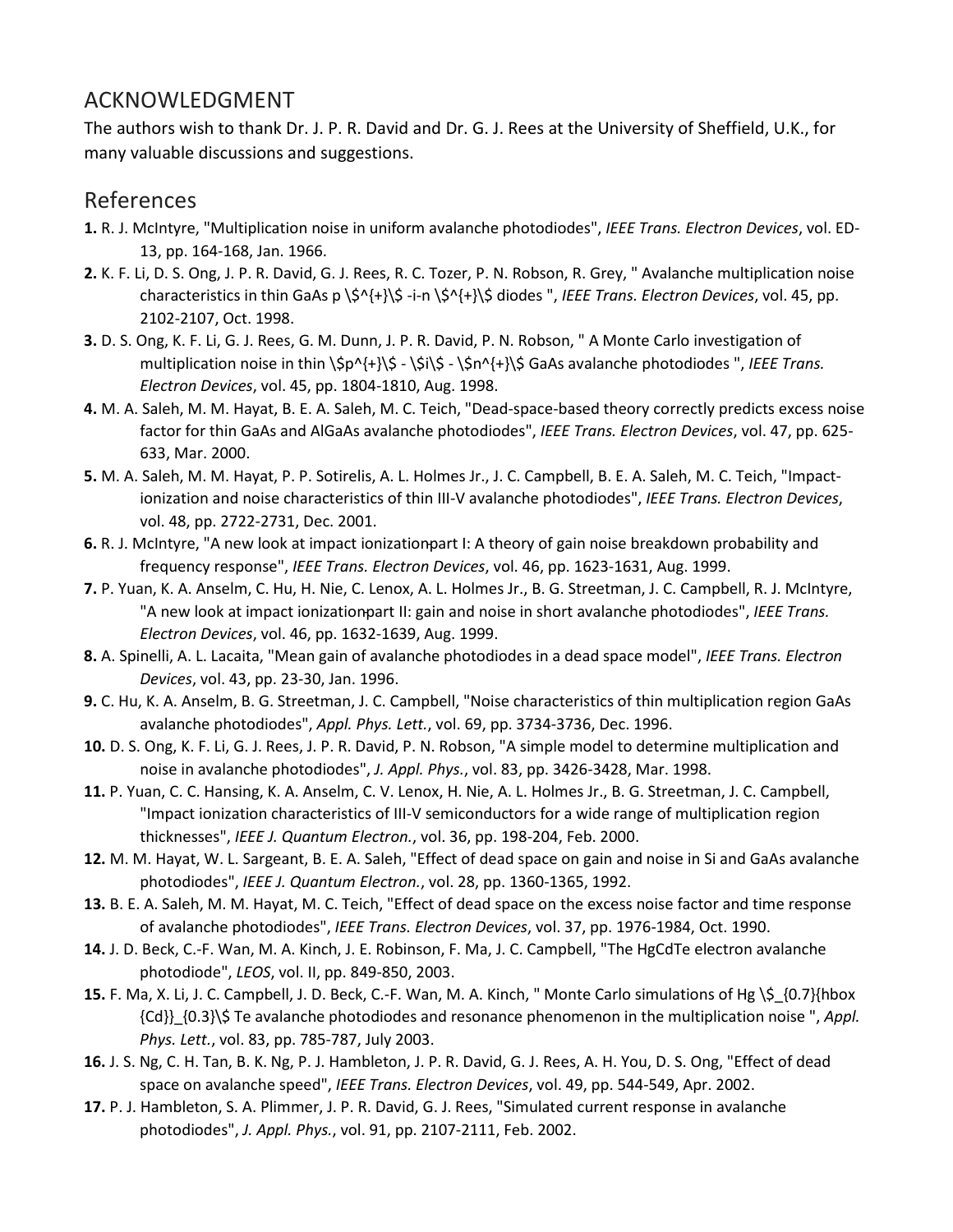- **18.** M. M. Hayat, O. Kwon, Y. Pan, P. Sotirelis, J. C. Campbell, B. E. A. Saleh, M. C. Teich, "Gain-bandwidth characteristics of thin avalanche photodiodes", *IEEE Trans. Electron Devices*, vol. 49, pp. 770-781, May 2002.
- **19.** P. Yuan, S. Wang, X. Sun, X. G. Zheng, A. L. Holmes Jr., J. C. Campbell, "Avalanche photodiodes with an impact-ionization-engineered multiplication region", *IEEE Photon. Technol. Lett.*, vol. 12, pp. 1370-1372, Oct. 2000.
- **20.** M. M. Hayat, O. Kwon, S. Wang, J. C. Campbell, B. E. A. Saleh, M. C. Teich, "Boundary effects on multiplication noise in thin heterostructure avalanche photodiodes: theory and experiment", *IEEE Trans. Electron Devices*, vol. 49, pp. 2114-2123, Dec. 2002.
- **21.** O. Kwon, M. M. Hayat, S. Wang, J. C. Campbell, A. L. Holmes Jr., B. E. A. Saleh, M. C. Teich, " Optimal excessnoise reduction in thin heterojunction \\${rm Al}\_{0.6}{rm Ga}\_{0.4}{rm As}-{rm GaAs}\\$ avalanche photodiodes ", *IEEE J. Quantum Electron.*, vol. 39, pp. 1287-1296, Oct. 2003.
- **22.** C. Groves, D. S. Ong, J. P. R. David, G. J. Rees, *Modeling of Avalanche Multiplication and Noise Across a Heterojunction*.
- **23.** M. M. Hayat, Ü. Sakoğlu (Sakoglu), O. Kwon, S. Wang, J. C. Campbell, B. E. A. Saleh, M. C. Teich, "Breakdown probabilities for thin heterostructure avalanche photodiodes", *IEEE J. Quantum Electron.*, vol. 39, pp. 179-185, Jan. 2003.
- **24.** S. Wang, F. Ma, X. Li, G. Karve, X. Zheng, J. C. Campbell, "Analysis of breakdown probabilities in avalanche photodiodes using a history-dependent analytical model", *Appl. Phys. Lett.*, vol. 82, pp. 1971-1973, Mar. 2003.
- **25.** Y. Okuto, C. R. Crowell, "Inoization coefficients in semiconductors: a nonlocalized property", *Phys. Rev. B Condens. Matter*, vol. 10, pp. 4284-4296, Nov. 1974.
- **26.** M. M. Hayat, B. E. A. Saleh, M. C. Teich, "Effect of dead space on gain and noise of double-carriermultiplication avalanche photodiodes", *IEEE Trans. Electron Devices*, vol. 39, pp. 546-552, Mar. 1992.
- **27.** B. I. Cantor, M. C. Teich, "Dead-time-corrected photocounting distributions for laser radiation", *J. Opt. Soc. Amer.*, vol. 65, pp. 786-791, 1975.
- **28.** B. E. A. Saleh, Photoelectron Statistics, New York:Springer-Verlag, pp. 272-279, 1978.
- **29.** P. R. Prucnal, M. C. Teich, "Refractory effects in neural counting processes with exponentially decaying rates", *IEEE Trans. Syst. Man Cybernetics*, vol. SMC-13, pp. 1028-1033, 1983.
- **30.** A. Spinelli, A. Pacelli, A. L. Lacaita, "Dead space approximation for impact ionization in silicon", *Appl. Phys. Lett.*, vol. 69, pp. 3707-3709, 1996.
- **31.** D. S. Ong, K. F. Li, S. A. Plimmer, G. J. Rees, J. P. R. David, P. N. Robson, " Full band Monte Carlo modeling of impact ionization avalanche multiplication and noise in submicron GaAs  $\sin^{-1}\frac{1}{3} - \sin^{-1}\frac{1}{3}$ diodes ", *J. Appl. Phys.*, vol. 87, pp. 7885-7891, June 2000.
- **32.** S. A. Plimmer, J. P. R. David, B. Jacob, G. J. Rees, "Impact ionization probabilities as functions of twodimensional space and time", *J. Appl. Phys.*, vol. 89, pp. 2742-2751, Mar. 2001.
- **33.** M. C. Teich, L. Matin, B. I. Cantor, "Refractoriness in the maintained discharge of the cat's retinal ganglion cell", *J. Opt. Soc. Amer.*, vol. 68, pp. 386-402, 1978.
- **34.** N. Sano, T. Aoki, A. Yoshii, "Soft and hard ionization thresholds in Si and GaAs", *Appl. Phys. Lett.*, vol. 55, pp. 1418-1420, Oct. 1989.
- **35.** S. A. Plimmer, J. P. R. David, D. S. Ong, K. R. Li, "A simple model for avalanche multiplication including deadspace effect", *IEEE Trans. Electron Devices*, vol. 46, pp. 769-775, Apr. 1999.
- **36.** M. C. Teich, P. Diament, "Relative refractoriness in visual information processing", *Biol. Cybernetics*, vol. 38, pp. 187-191, 1980.
- **37.** C. H. Tan, J. P. R. David, G. J. Rees, R. C. Tozer, "Treatment of soft threshold in impact ionization", *J. Appl. Phys.*, vol. 90, pp. 2538-2543, Sep. 2001.